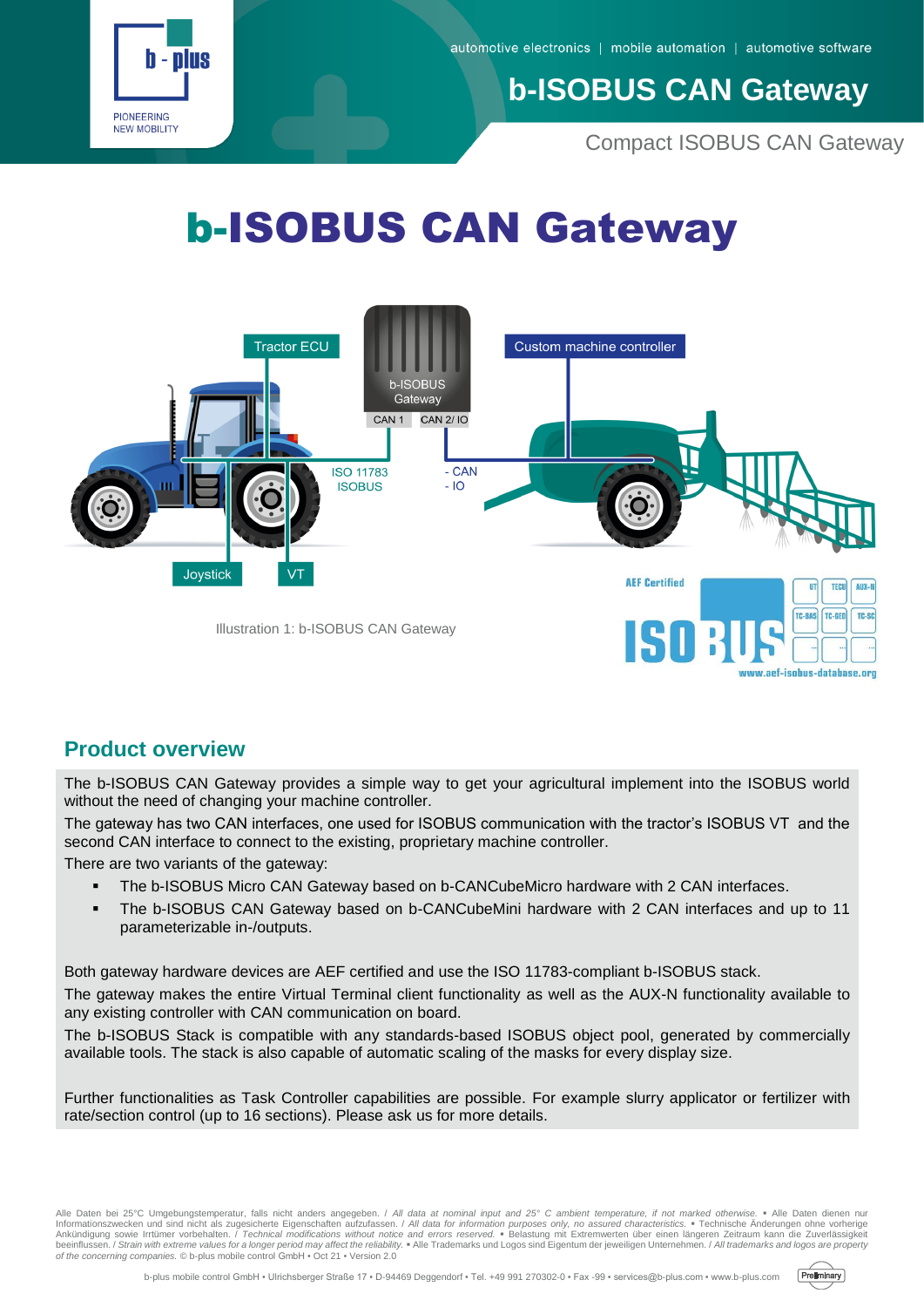

# **b-ISOBUS CAN Gateway**

#### Compact ISOBUS CAN Gateway

#### **Configuration workflow**



Illustration 2: Workflow configuration

The system provides several parameters to configure the b-ISOBUS CAN Gateway. The user has to build a standards-based ISOBUS VT client Object Pool for the Virtual Terminal functionality. Both, the configuration and the object pool data, are transferred to the b-ISOBUS CAN Gateway using a b-plus download tool.

On the proprietary machine controller system the gateway interface (CAN communication) has to be implemented.





#### **Technical data**

|                              | <b>b-ISOBUS CAN Gateway</b>                            | <b>b-ISOBUS Micro CAN Gateway</b>                                                                           |
|------------------------------|--------------------------------------------------------|-------------------------------------------------------------------------------------------------------------|
| <b>Operating temperature</b> | $-40$ $+85^{\circ}$ C                                  | $-4080^{\circ}C$                                                                                            |
| <b>Protection Class</b>      | IP <sub>54</sub>                                       | IP67                                                                                                        |
| <b>Qualification</b>         | CE / E-Mark / AEF ISO11783                             | CE / E-Mark / AEF ISO11783                                                                                  |
| <b>Dimensions</b>            | 71 x 73 x 32 mm (WxHxD)                                | 104 x 29 x 72 mm (WxHxD)                                                                                    |
| <b>Housing</b>               | Aluminum, black anodized                               | Plastic, PA12, black                                                                                        |
| <b>Mounting</b>              | Twin automotive relay, 2x 9-pole                       | 4x 4mm screw hole                                                                                           |
|                              | Back side 2x M3 inner thread                           |                                                                                                             |
|                              | Optional: Clamp for rail mount 35mm                    |                                                                                                             |
| <b>Bus interfaces</b>        | CAN1: CAN-Bus (High-Speed) according<br>to ISO 11898-2 | CAN1: ISOBUS side - CAN-Bus<br>according to ISO11783 ISOBUS                                                 |
|                              | CAN2: CAN-Bus according to ISO11783<br>ISOBUS          | CAN2: Implement side - CAN-Bus<br>(High-Speed) according to ISO 11898-2<br>with internal resistance 1200hm. |
| <b>Power supply</b>          | 8  32 V DC                                             | 8  32 V DC                                                                                                  |
| <b>Inputs / Outputs</b>      | 5 parameterizable inputs                               | 1 implement supply output (non-<br>switchable) max. 1.5A                                                    |
|                              | 5 parameterizable outputs                              |                                                                                                             |
|                              | 1 parameterizable in-/output                           |                                                                                                             |

Alle Daten bei 25°C Umgebungstemperatur, falls nicht anders angegeben. / All data at nominal input and 25° C ambient temperature, if not marked otherwise. • Alle Daten dienen nur<br>Informationszwecken und sind nicht als zuge